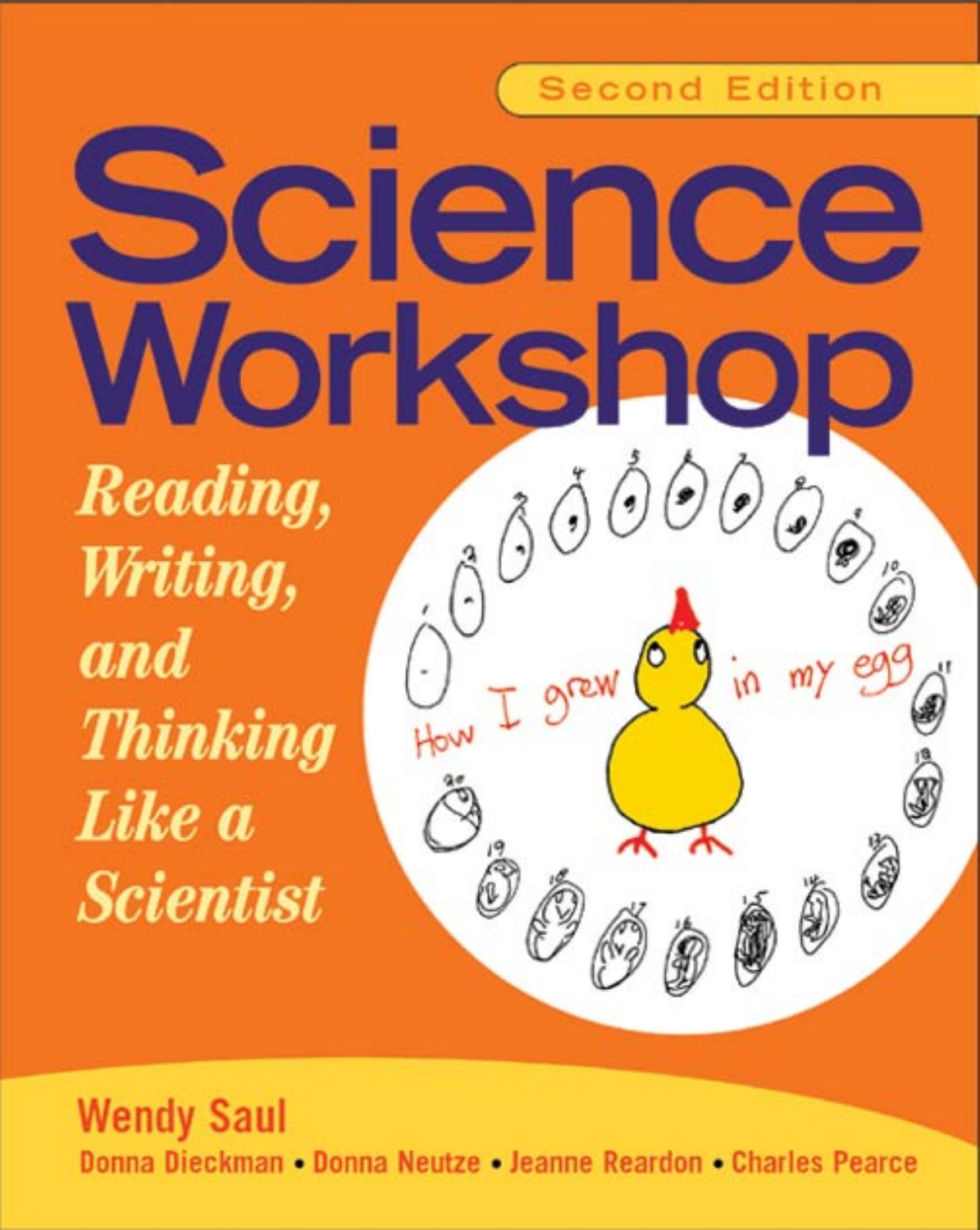Science Workshop Reading, Writing, and Thinking Like a Scientist Second Edition Wendy Saul, Jeanne Reardon, Donna Dieckman, Donna Neutze, Charles Pearce HEINEMANN Portsmouth, NH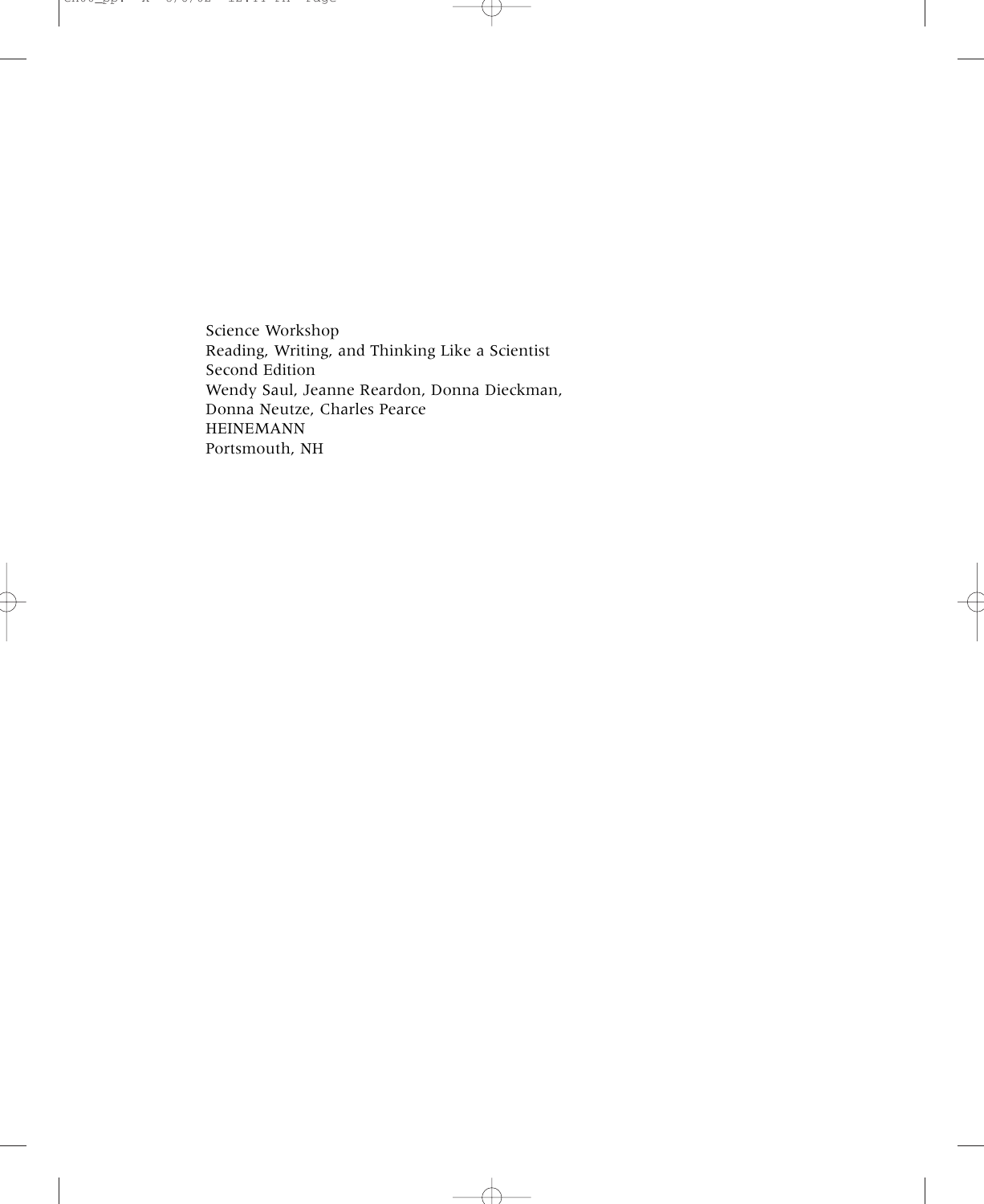#### **Heinemann**

A division of Reed Elsevier Inc. 361 Hanover Street Portsmouth, NH 03801–3912 www.heinemann.com

*Offices and agents throughout the world*

© 2002 by Wendy Saul, Jeanne Reardon, Charles Pearce, Donna Dieckman, Donna Neutze

All rights reserved. No part of this book may be reproduced in any form or by any electronic or mechanical means, including information storage and retrieval systems, without permission in writing from the publisher, except by a reviewer, who may quote brief passages in a review, with the following exceptions, which may be photocopied for classroom use only: Figures 3–4, 3–7, 3–8, 3–9, 3–10, 3–11, 3–12, and 6–1.

The authors and publisher wish to thank those who have generously given permission to reprint borrowed material:

Figures 3–4, 3–7, 3–8, 3–10, 3–11, 3–12 and 6–1 are reprinted from *Nurturing Inquiry: Real Science for the Elementary Classroom* by Charles R. Pearce. Copyright © 1999 by Charles R. Pearce. Published by Heinemann, a division of Reed Elsevier Inc., Portsmouth, NH. Reprinted by permission of the author and publisher.

Tables 6–1, 6–2, and 6–3 are reprinted from the paper "The Science–Literacy Connection: A Case Study of the Valle Imperial Project in Science, 1995–1999" by Michael P. Klentschy presented at Crossing Borders: Connecting Science and Literacy Conference, Baltimore, MD, in August 2001. Reprinted by permission of Michael P. Klentschy.

#### **Library of Congress Cataloging-in-Publication Data**

Science workshop : reading, writing, and thinking like a scientist / Wendy Saul . . . [et al.].—2nd ed. p. cm. Includes bibliographical references. ISBN 0-325-00510-9 (pbk. : alk. paper) 1. Science—Study and teaching (Elementary)—United States. 2. Language experience approach in education—United States. 3. Teaching—Aids and devices. I. Saul, Wendy. LB1585.3 .S36 2002 372.3'5'044—dc21

2002005927

*Editor*: Robin Najar *Production*: Lynne Reed *Cover design*: Night & Day Design *Cover illustration*: Emma Tobin *Typesetter*: Argosy *Manufacturing*: Steve Bernier

Printed in the United States of America on acid-free paper 06 05 04 03 02 VP 1 2 3 4 5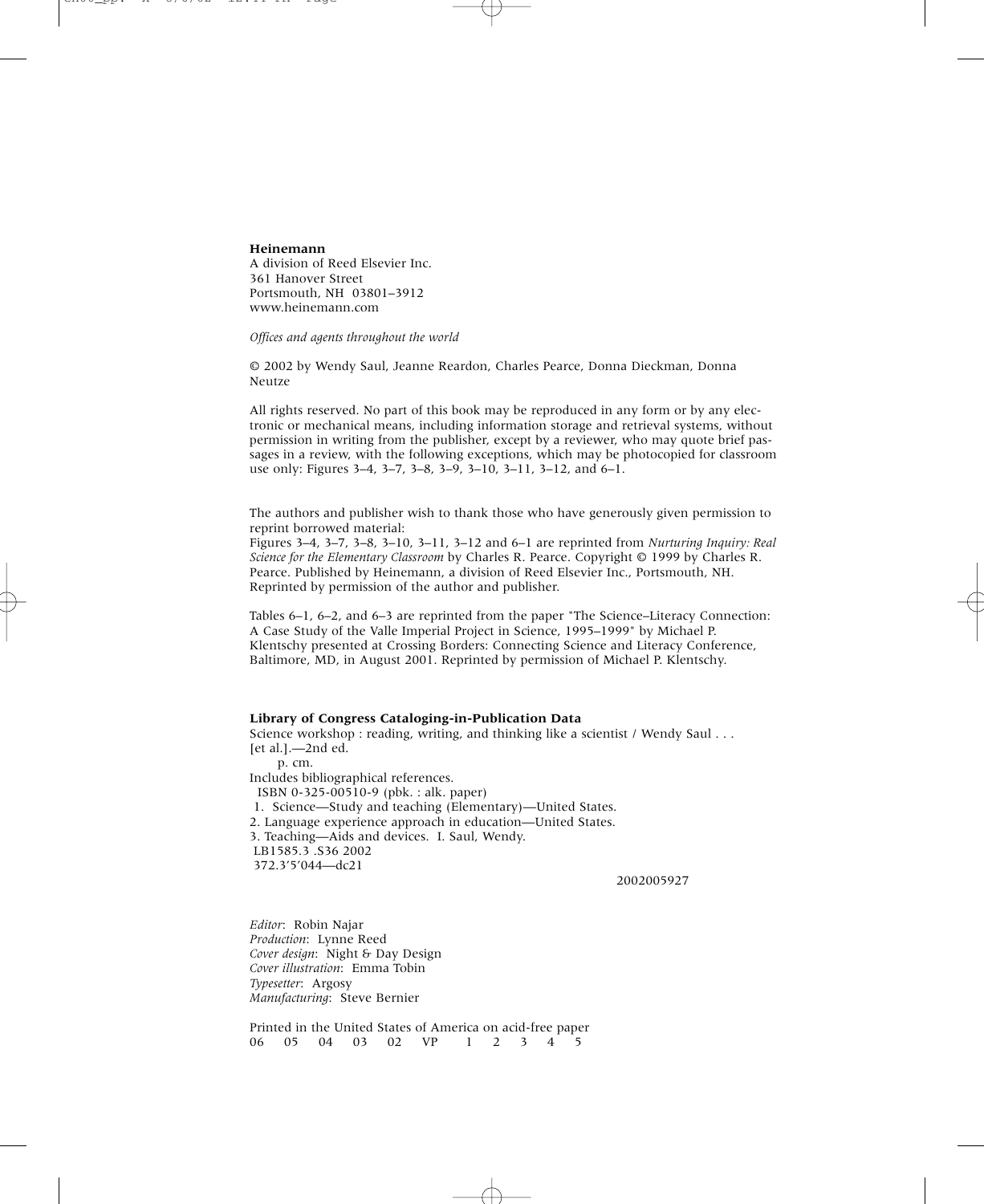## *Contents*

|           | Chapter 1 Science Workshop                                       |  |
|-----------|------------------------------------------------------------------|--|
| Chapter 2 | Science Workshop: Capturing the Essence<br>of Scientific Inquiry |  |
| Chapter 3 | Inquiry: A Classroom Model                                       |  |
| Chapter 4 | Reading as Scientists                                            |  |
| Chapter 5 | Writing: A Way into Thinking Science                             |  |
| Chapter 6 | Inquiring into Assessment                                        |  |
| Chapter 7 | Resources for Resourceful Teachers                               |  |
| Chapter 8 | Looking Both Ways                                                |  |

. . . . . . . . . . . . . . . . . . . . . . . . . . . . . . . . . . . . . . . . . . . . . . . . . . . . . . . . . . . . . . . . . . . . . . . . . . . . . . . . . . . . . . . . . . . . . . . . . . . . . . . . . . . . . . . . . . . . . . . . . . . . . . . . . . . .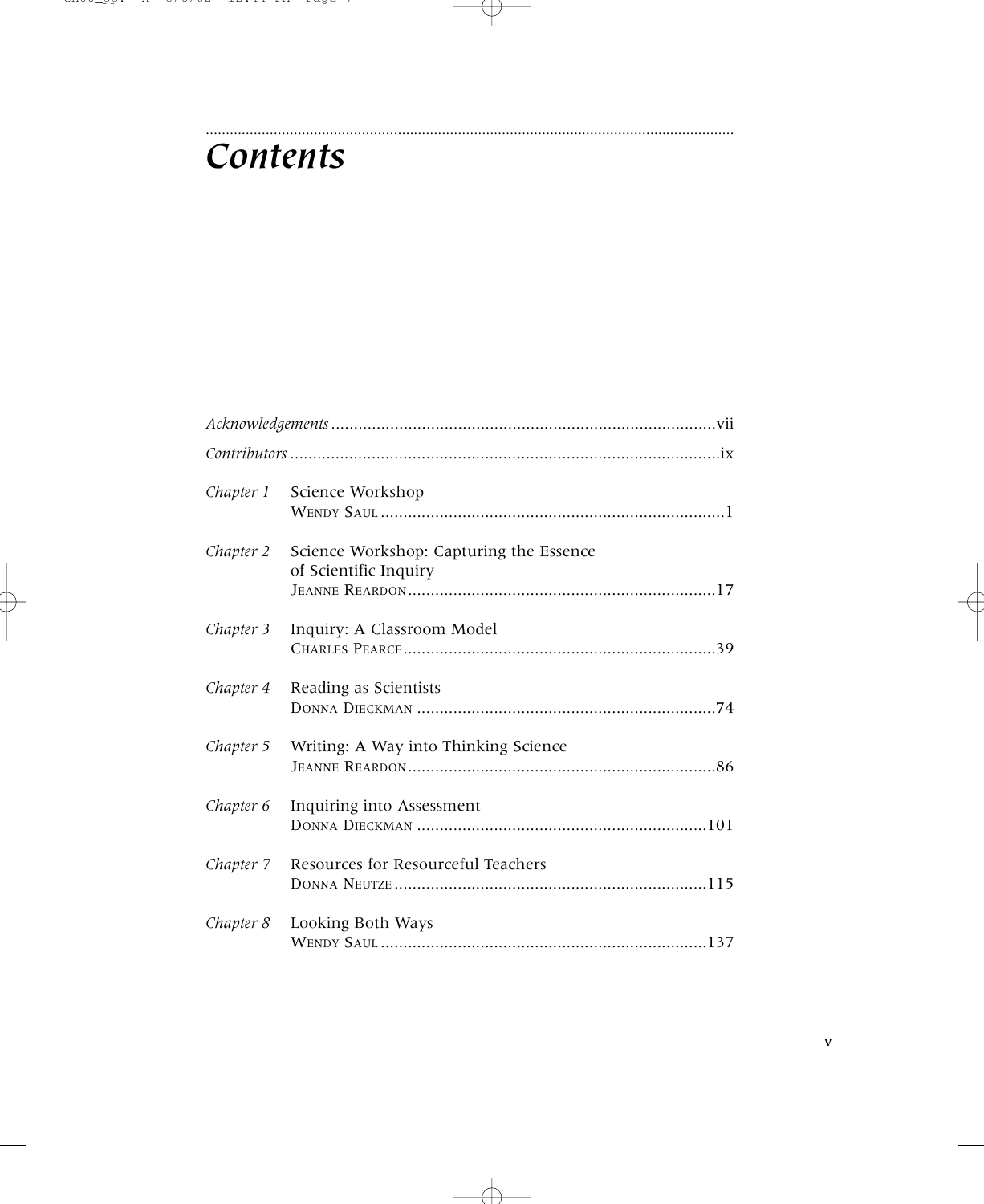### **5** *Writing: A Way into Thinking Science* **Jeanne Reardon**

. . . . . . . . . . . . . . . . . . . . . . . . . . . . . . . . . . . . . . . . . . . . . . . . . . . . . . . . . . . . . . . . . . . . . . . . . . . . . . . . . . . . . . . . . . . . . . . . . . . . . . . . . . . . . . . . . . . . . . . . . . . . . . . . . . . .

Writing in science does more than provide a record of investigations and a way of collecting data for analysis and interpretation. Writing is a way into thinking science. While writing, child-scientists not only recount what they observed and did, but they also question, make connections, interpret, confirm or revise explanations, and plan next steps. As teachers, we can provide children with a framework for science writing, prompt them to push their thinking, and model how teacher-scientists write and use writing to think about and understand science.

This chapter is built on my experiences with student writers and my experiences while watching students learn science. Sometimes I will speak of reading, speaking, and listening as well as writing. It is the writing that ties the pieces together. In our classroom the act of writing is as common as greeting and talking with friends. We write lightly and playfully; we write seriously and thoughtfully; we write every day, and in every discipline. Often the very act of writing clarifies our understanding, but there is more. Writing is the way we think, organize, reflect, plan, and solve problems. Writing holds our thinking still so that we can revisit; rethink; and revise our plans, our conceptual understandings, our explanations, our theories.

What we write, when we write, and how we write are important, but the use we make of what we have written is equally important. I believe that students write so willingly during Science Workshop because they use what they write. During Science Workshop, I have never heard a student, even a fifth-grade student, ask, "How much do I have to write?" Writing is not viewed as an assignment; it is seen as valuable to students and to their classmates. It is essential to their inquiry. It is not possible to question, investigate, analyze data, and revise plans without written records.

#### **Teachers' Writing in the Classroom**

Before I describe students' science writing, I would like us to consider our writing—the teachers' writing. From reading Chapter 2, you know that I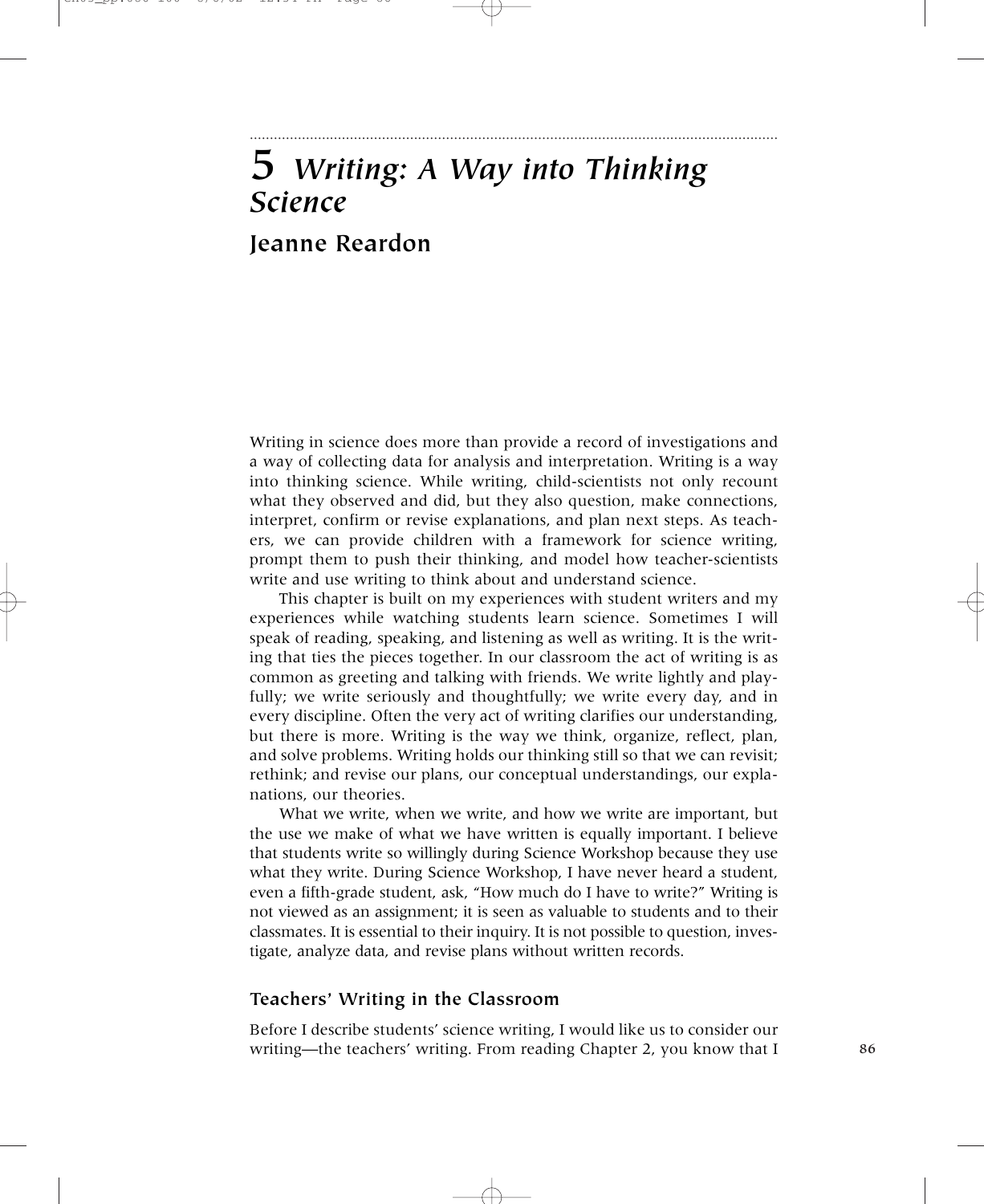keep a journal. This is reflective writing that I do for my teaching-self, as contrasted to the observational writing and recordkeeping, example/ model writing, and writing to prompts that I do as part of my day-by-day teaching, and different still from the personal writing I do at home. My journal reflections are very important to me, but I know that not everyone is a journal writer or diary keeper. If you have never kept a teaching journal, you may want to try it. My advice is not to be slavishly rigid about making entries, but to be spontaneous and see how it goes. Journal writing is optional. Writing in the classroom is not optional, however. If we believe writing is essential to thinking, then we must write with and for the children in our classrooms.

#### *Observational Notes*

I make observational notes during the exploration/investigation part of Science Workshop and during Scientists' Meetings. These observations help me to maintain the course and energy of our Science Workshop, to plan minilessons, to identify needed resources, to consider writing prompts, and to assess and evaluate student learning. I have experimented with several different arrangements for recording my observations and am still looking for the perfect one. My challenge is not in the making of observations, but in noting what I see in such a way that I can use my observations for multiple purposes.

The observational form that I find most useful for planning is quite simple. I use a large spiral notebook and fold each page in half vertically. As I walk around and interact with the students during exploration/ investigation time, or listen during Scientists' Meetings, I make observational notes on the left side. I include the names or initials of the students beside my observation. The right side is where I list needs, problematic areas, and possible solutions. As I read and reread my observations, I think about next steps: "Do students need some more examples of scientists' recordkeeping? Are there other materials that will assist them in finding solutions to their problems? Will using new materials challenge their existing explanations and push them to consider alternative explanations? Are there books, Internet sources, or people who can provide needed background information? Who can help Leigh and Roberto to more accurately read a thermometer? How can I best demonstrate causeand-effect relationships? Whose data can I use to demonstrate looking for patterns? What questions can I ask to help students evaluate their explanations?"

While this observation notebook is useful for planning and for assessing the class's progress toward inquiry and science knowledge goals, it is inadequate for assessing the progress of individual students. I find that I can reread my notes for evidence of some skills, abilities, and attitudes observed in students, but further observations of individual students are needed. So, in addition to my spiral notebook, I also maintain a looseleaf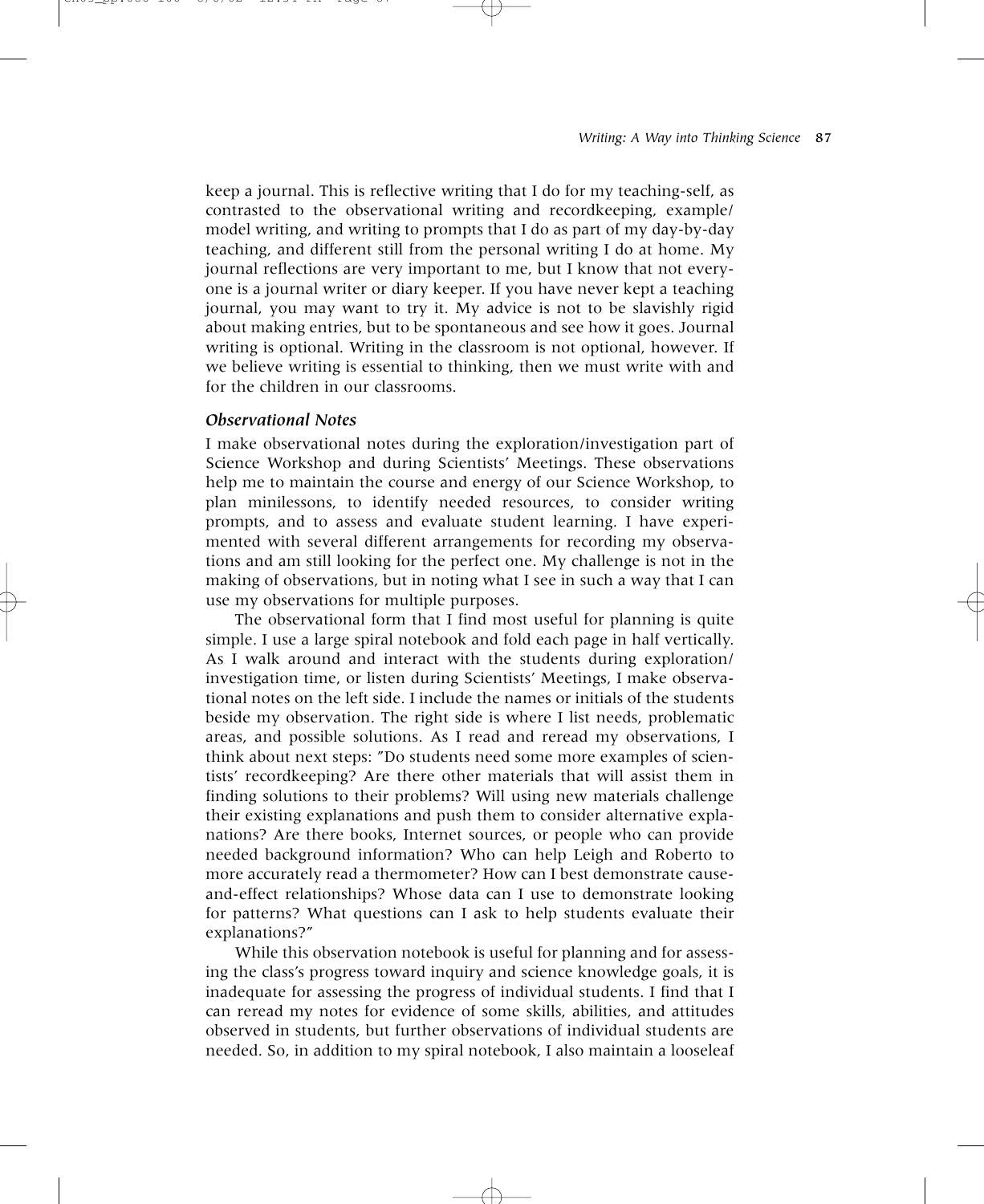one with pages for each student. This is where I keep track of individual student progress. At the front of this notebook I keep my status-of-theclass records. This alphabetical list of student names and their plans for the next workshop was discussed in Chapter 2. I use this record sheet, together with students' Scientist's Notebooks and notes in my spiral notebook, to plan conferences and consultation meetings with students.

#### *Teacher Modeling of Science Writing*

Those of you who regularly write in front of the students as part of writing workshop understand the importance of demonstrating how you think as you write. When I model science writing, I write for a specific purpose and I draw on the explorations and investigations of students in the class. I write on chart paper and think aloud as I write.

Many students in our combined first/second-grade classroom were exploring questions related to a broad topic—"What is it about mittens that keeps your hands warm?" The students were at different places along the path of inquiry. Their questions reflected their growing ability to use observation to find questions that can lead to productive investigations—investigations that produce data to use in building explanations: "What's in mittens that keeps my hands warm? Are mittens always warm inside? Do mittens stay warm inside if they are empty—like when nobody's wearing them? How come wet mittens don't keep my hands warm? Do mittens keep the cold out or do they keep the hot in?" Many students were engaged in productive investigations and had recorded data in their Scientist's Notebooks. Several students had reported their explanations during a Scientists' Meeting. Now I wanted to demonstrate science thinking and writing that would show the relationship between evidence and explanations.

"Today we are going to work on writing that explains what is happening. We have to do two things: explain *what's going on* and tell *how we know*. Sometimes scientists call the "what's going on" sentence a claim. The how we know is called evidence. I want to write to explain how mittens keep my hands warm. My first sentence will be the claim that tells what's going on that causes mittens to keep hands warm. I'll write some of our ideas on the chalkboard. Next we'll look in our Scientist's Notebooks for evidence that supports the claim. If we find evidence I'll underline the claim sentence on the chalkboard."

To explain what was going on, students suggested that "Mittens are thick." "The stuff mittens are made out of keeps the cold from getting in.""Mittens make what's inside get hot.""Mittens keep your hands warm cause the warm can't get out."

I asked, "Did anyone do an investigation to show that mittens keep the cold from getting in?" Three children said they had and so they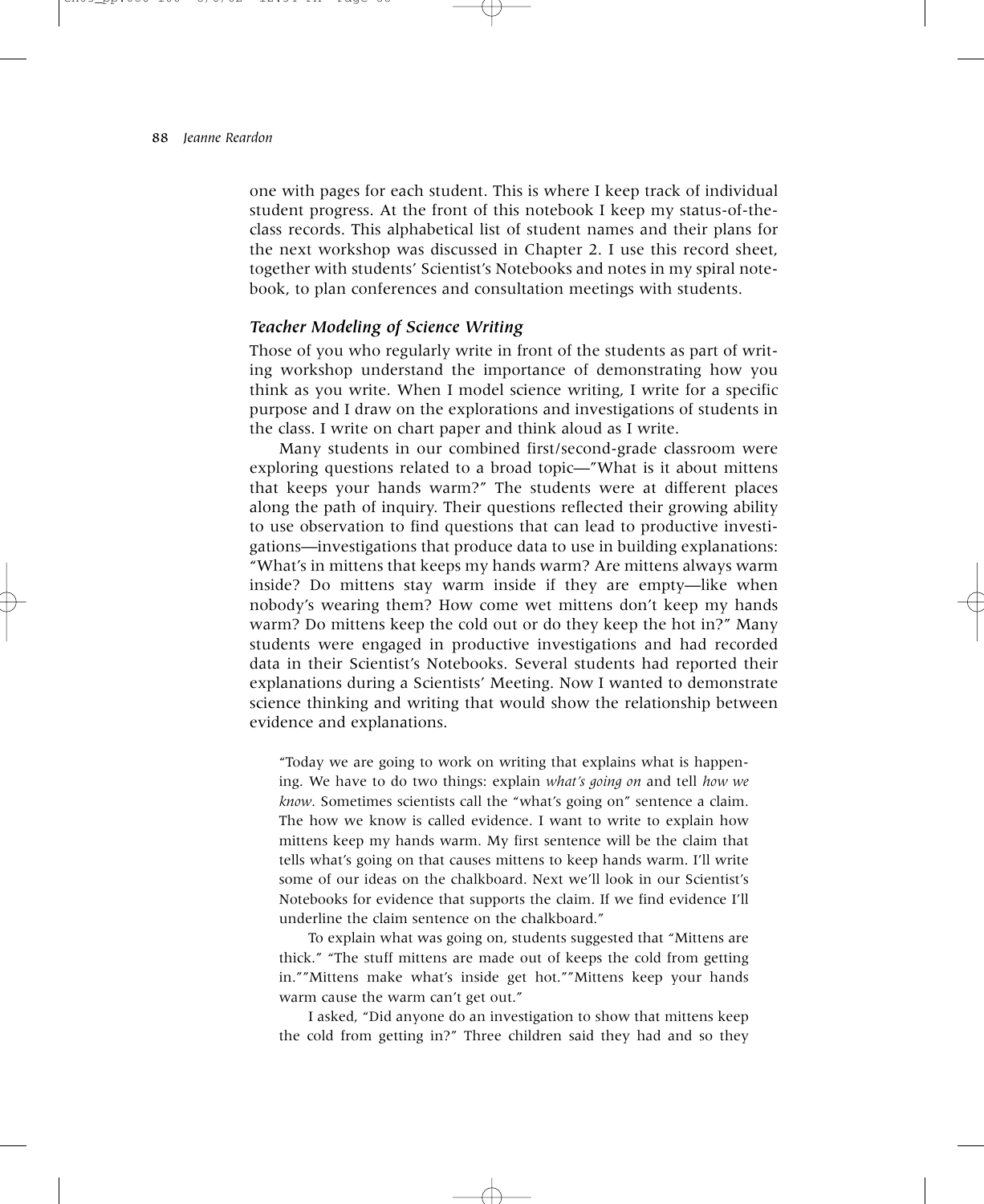searched in their Scientist's Notebooks for what they did and the records of their findings. Then they underlined those parts of their notebooks. We did the same thing for each of the claims on the chalkboard, searching through notebooks and underlining anything we did that supported a claim. For some claims there were no investigations, for others there were investigations, but few records. Some children had done investigations and kept records. (We had to stop to discuss what we could do to show that mittens make what's inside them hot.)

Kevin had carried out several experiments where he put a thermometer in a mitten and closed the opening of the mitten with rubber bands. He had recorded the temperature on the thermometer before and after he put the mitten outside "for a while" and when he left the mitten in our room. He had also put a thermometer in his mitten and had worn his mitten with the thermometer in it when we went out for recess. Kevin's explanation for "how mittens keep your hands warm" was: "There is something in mittens that keeps the cold air from getting inside. Your hand is like a cork and keeps the air from getting in the open end."

I told the class, "We will be writing lots and lots of explanations about what we discover in Science Workshop. Today I am going to use Kevin's investigation to show how scientists write explanations. Kevin wants to explain how mittens keep your hands warm. Remember, I said that first scientists make a claim—what is happening, then they write the evidence—how they know that it is happening. The evidence is what they did and what they found that supports their claim. If there are findings that don't support their claim, scientists write that too. I'll write Kevin's claim on the chart. . . . Now I need to write the evidence. "What did Kevin do that shows something in mittens keeps the cold air from getting in?" I continued thinking aloud, asking the children questions and writing on the chart paper.

#### *Writing in Response to Prompts*

Another type of teacher writing is writing in response to the questions or prompts we give to students. We provide our students with questions to uncover their assumptions, to help them think about and understand how science works; to anticipate, introduce, focus on a new topic; to summarize; to identify and solve problems; and to assess and evaluate skills and conceptual understanding and knowledge. When we write with our students in response to prompts, we are pushed to thoughtfully consider the questions we ask. After writing our response, we are more curious about, and open to, the responses of others. I will elaborate on writing to prompts in the next section about students' writing.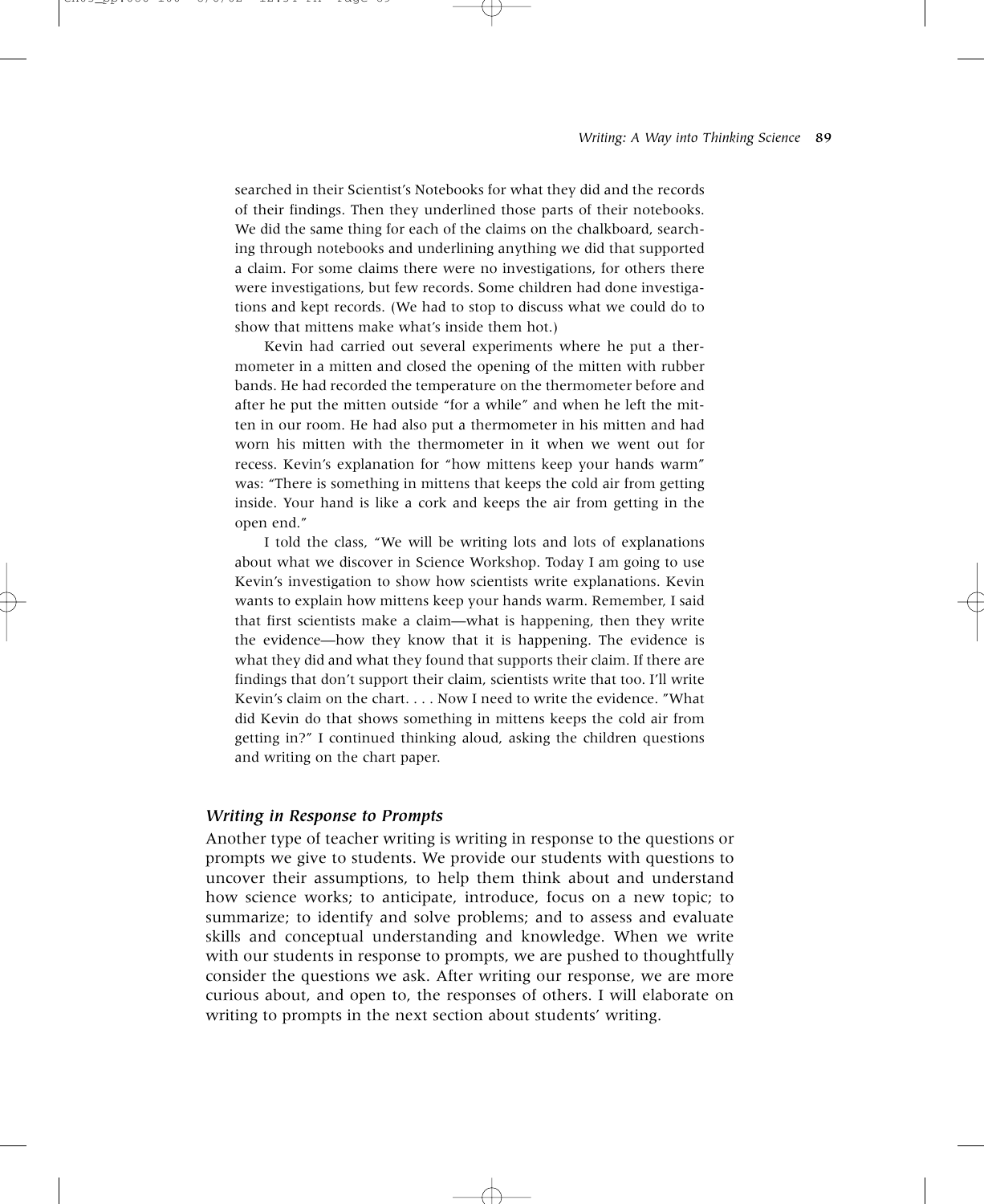#### **Students' Writing During Science Workshop**

Let's look first at student writing done within the Science Workshop, and then at science writing done outside of the structure of Science Workshop. As I discuss a variety of student science writing, I would like you to think about how often, and in how many ways, a single piece of writing is used by the author of a piece and her classmates.

In the Chapter 2 example of Science Workshop, I passed out Scientist's Notebooks the first day. That day the students wrote about what they had done and what they had observed during their exploration of building materials. They brought their pencils and Scientist's Notebooks with them to the first Scientists' Meeting. During the meeting, the students read and coded their entries with a *D* for something they did, an *O* for something they observed or noticed, and a *W* for something they wondered about. This helped them focus on one aspect of their exploration to share with others. After listening to other students' comments, they drew a line across the page to mark the end of their original entry, and then added anything that they wanted to try out for themselves, about which they wanted to find out more, or talk over with someone else. In this way, they were able to take advantage of their classmates' work and to plan for the next workshop.

The Scientist's Notebook provides each student with a record of his inquiries. It includes questions raised, questions answered, procedures followed, materials used, data collected and organized, references consulted, explanations generated, plans made, and personal reflections. The notebook is more than a collection of scientific drawings, tables, and charts, although those are included. It is a working document to be read and reread as the inquiry progresses. As such, it is part narrative; part lists and jottings of ideas; part numbers, symbols, drawings. The primary audience for this writing is the student scientist who is engaged in the inquiry. The Scientist's Notebook is a source of information to be used in discussions, and in writing expanded explanations, informative articles, and reports for the larger community of classroom scientists.

#### **Setting Up and Using the Scientist's Notebook**

I use legal size, unlined, white copy paper (8-1/2"-by-14"). A notebook is made of twenty to twenty-five sheets stapled together horizontally. The title, Scientist's Notebook, is written on the front cover, then the booklet is flipped over from bottom to top and ???? Plans is written on the back cover. Students work from both ends to the middle of their Scientist's Notebooks. Questions are central to inquiry and although questions appear within the routine entries, as students work from the front of the notebooks, it is important to have a place to record questions whenever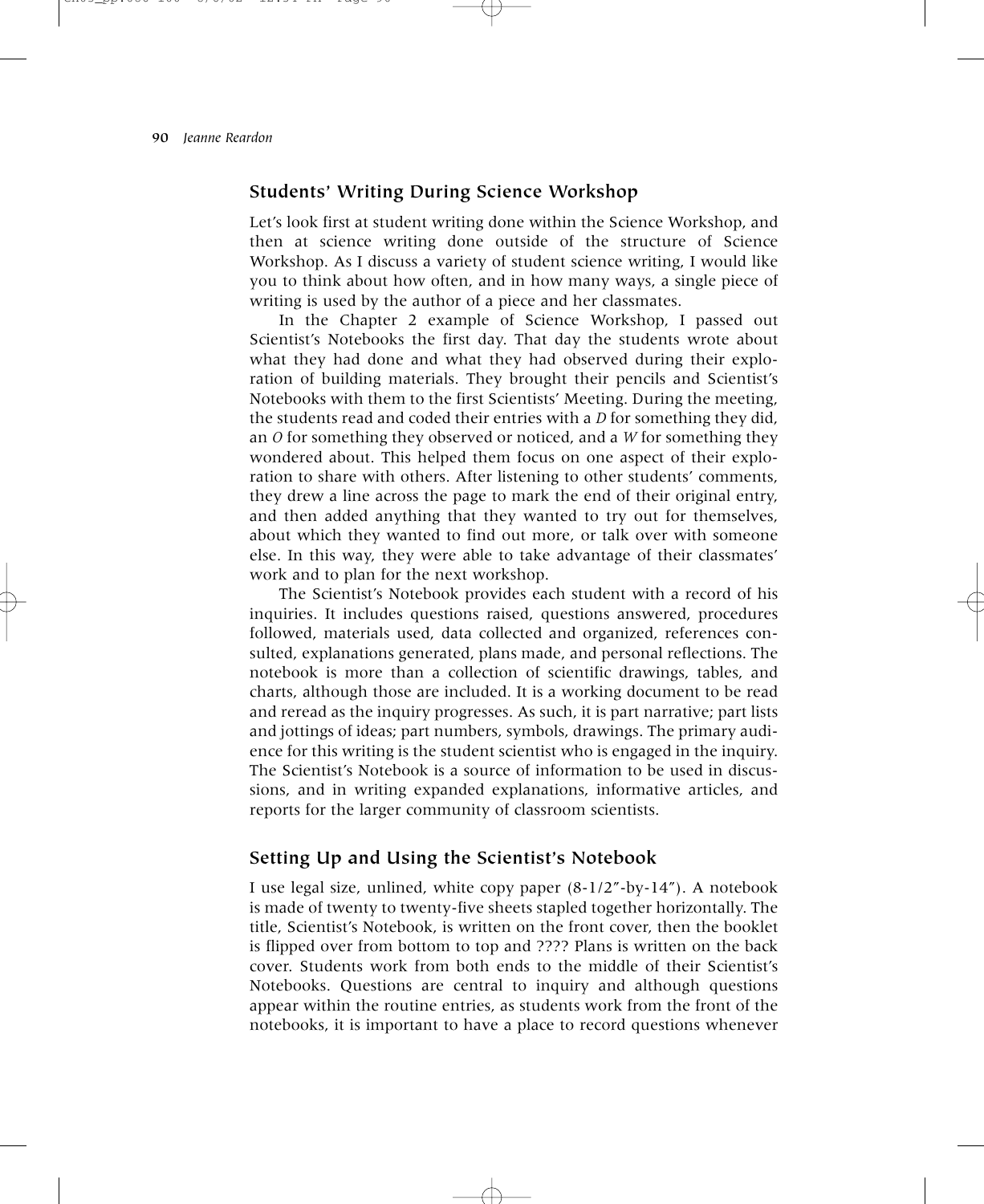they come to mind. I have noticed that students often write questions in the back of their notebooks during Scientists' Meetings while listening to other students report on work. Students often fill several notebooks during a school year.

Before students make entries in their journal, they fold under 1-1/2 to 2 inches from the right edge of the page. When unfolded, this provides space for children to react and respond to their work; to write comments, ideas, explanations, plans for future explorations. . . . Some students make drawings for next steps, some make comments inside conversation bubbles: "Starts here—the real explanation." I once had a student who left a margin on the left side as well as the right. She would ask questions about the investigation on the left—"Where did you hold the flashlight? How come the shadow's so long?" She would answer herself in the right margin—"I better measure and draw the flashlight. Good question—don't know." Scientist's Notebook writing is single-draft writing and we need to have space available to react to our work at the place of response rather than beginning a new page at the end. It is essential to have this wide empty margin.

If children are exploring, I ask them to stop every ten or fifteen minutes to "Write what you did . . . what you noticed . . . what you wonder about . . . anything that surprises you." Children use drawings, lists, phrases, sentences, charts, conversation bubbles, . . . to record what they are exploring and thinking. If students are investigating a question, then they record as they work. While students are investigating, I stop by to watch and ask, "How will you record what is happening, what you see? What are you writing to show how much . . ., how long . . ., the procedure you used . . .?" When students are first introduced to Science Workshop, they often become so involved in their investigation that they forget to make records. When I see a student recording his measurements, procedures, findings . . ., as he works I will call, "Stop and come over for a minute" (see Chapter 2). Everyone comes over to look at and to talk over the entry with the student.

Since my retirement a year and half ago I no longer have student notebooks to show you. The example in Figure 5–1 is based on my notes from a writing across the curriculum presentation I made to the staff in my school. It is typical of a first-grade student's notebook including the sentence fragments and misspelled words. The student is the audience for his Scientist's Notebook writing. It is not written for the teacher or for a distant audience needing detailed background information. This is not a time for complete sentences and corrected spelling, but for keeping track of ideas, observations, actions taken, and reactions.

My notes indicate that the student had been talking with his classmates about his idea that the stuff mittens are made of keeps the cold from getting in. (We would probably think of this as the insulation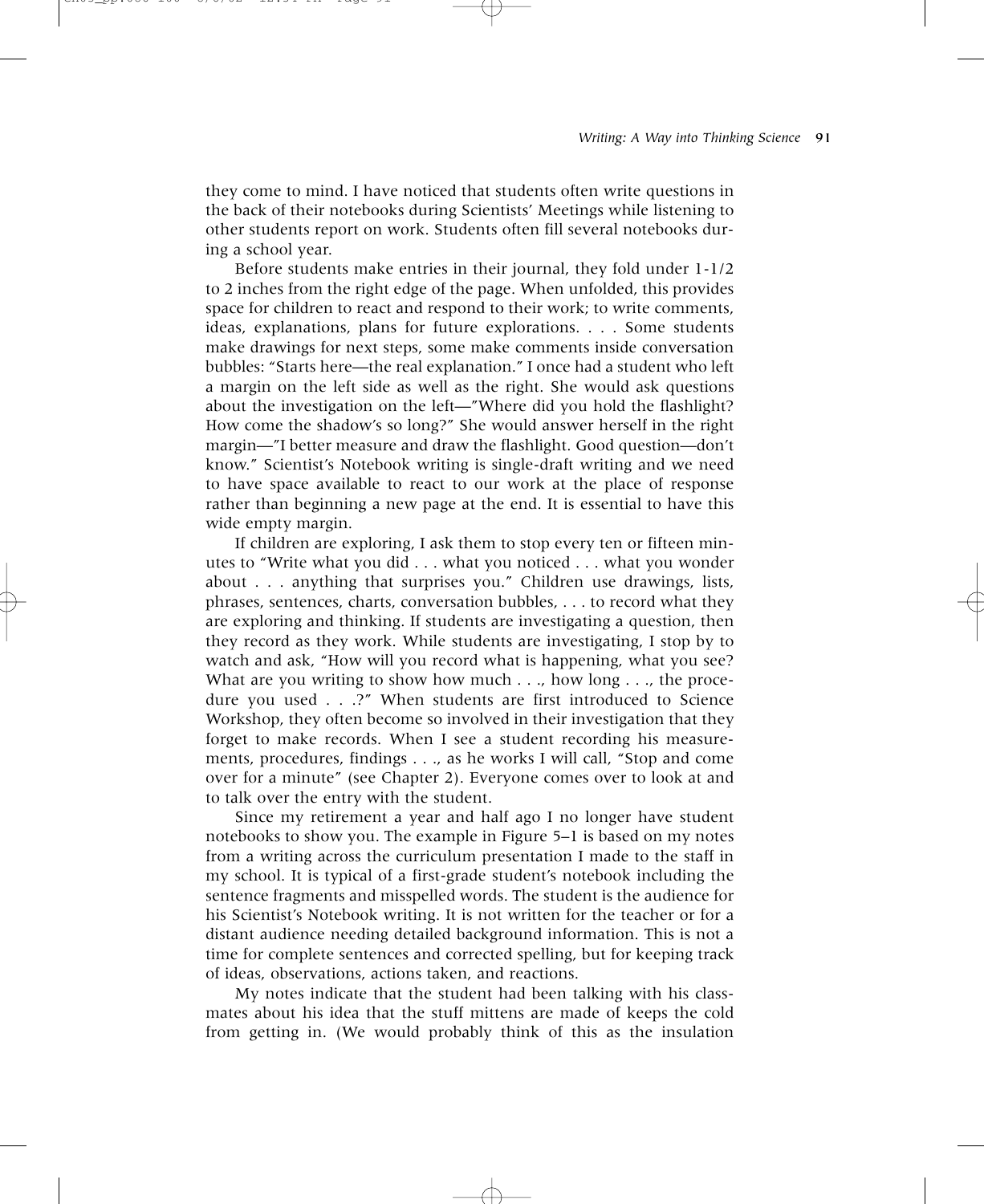



*Figure 5–1.*

theory.) He did not record the material of his mitten, but later notes the blue leather of Deon's mitten and Katie's mermaid mitten. He records the details he thinks will be important: the temperature of the room (and his mitten), closing the opening with a rubber band, the temperature of the air outside. He notes that the mitten with the thermometer will hang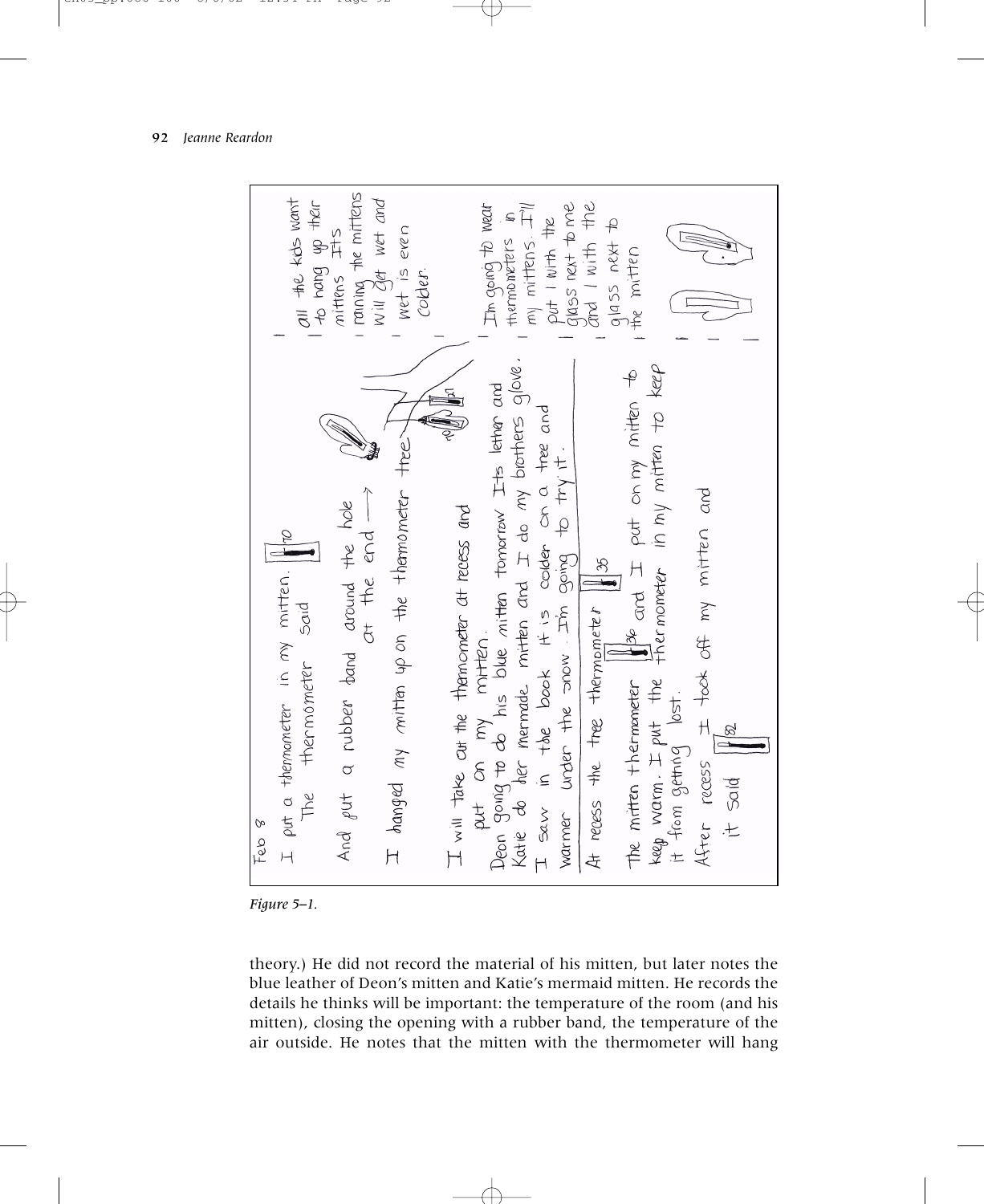outside until recess. After hanging up his mitten, the author joins his classmates' conversation. Katie has noticed that when she first gets in bed it is really cold, no matter how many blankets. Later on she gets hot. Deon thinks maybe the temperature in the mitten hanging outside will go down first, then go up just like in bed. The entry states that Deon is going to do his blue mitten tomorrow. It's leather. . . . Next comes another planning entry. The student will try for himself to see if the temperature of the soil under the snow is warmer than the air. I clearly remember when he talked about this in Scientists' Meeting, and I was amazed when he made a connection between the snow keeping the cold out and his mitten keeping the cold out.

The line drawn across the page shows the end of the morning investigation. After lunch recess the student records his findings: the temperature of the air outside and the temperature inside his mitten. He also writes that he put on his mitten with the thermometer in it, and records the temperature shown on the thermometer when he gets back in after recess—after he had been wearing the thermometer.

Earlier I noted that the space made available by folding over the edge of the page could be used for different purposes. I may direct the students to read entries and to code for observations, or procedures followed, or for evidence. Other times I may direct the students to read and reread their entries thinking as scientists and then write what they are thinking. On the day of this entry, my directions were probably to read what you wrote, then think about what it means and what you will do next.

In the fold-over space, this student notes that others want to do what he has done. (Students often include social comments in their notebooks.) He also starts a whole new idea about wet being even colder and wrote this comment in the back of his notebook as something he wanted to investigate later. The class became very curious about the temperature of wet and dry mittens. Perhaps the student is beginning to think about the effect of the warmth of his hand on the temperature in the mitten and so he plans his next step. The thermometers we use in our room have the glass column stapled to a cardboard or plastic backing. He is going to put one thermometer in his mitten with the glass column next to his skin and in his other mitten he will have the plastic or paper next to his skin.

It is important to have space for thoughts while rereading notes. I find that when students have space available for writing reactions and responses they think and rethink their investigations.

#### *Drawings, Charts, Diagrams, Graphs, and More*

It is important for the student to decide when, for what purpose, and in what form she will record information. Too often students are provided with an empty form to use for recording information without a discussion of the purpose of that particular representation. Some forms are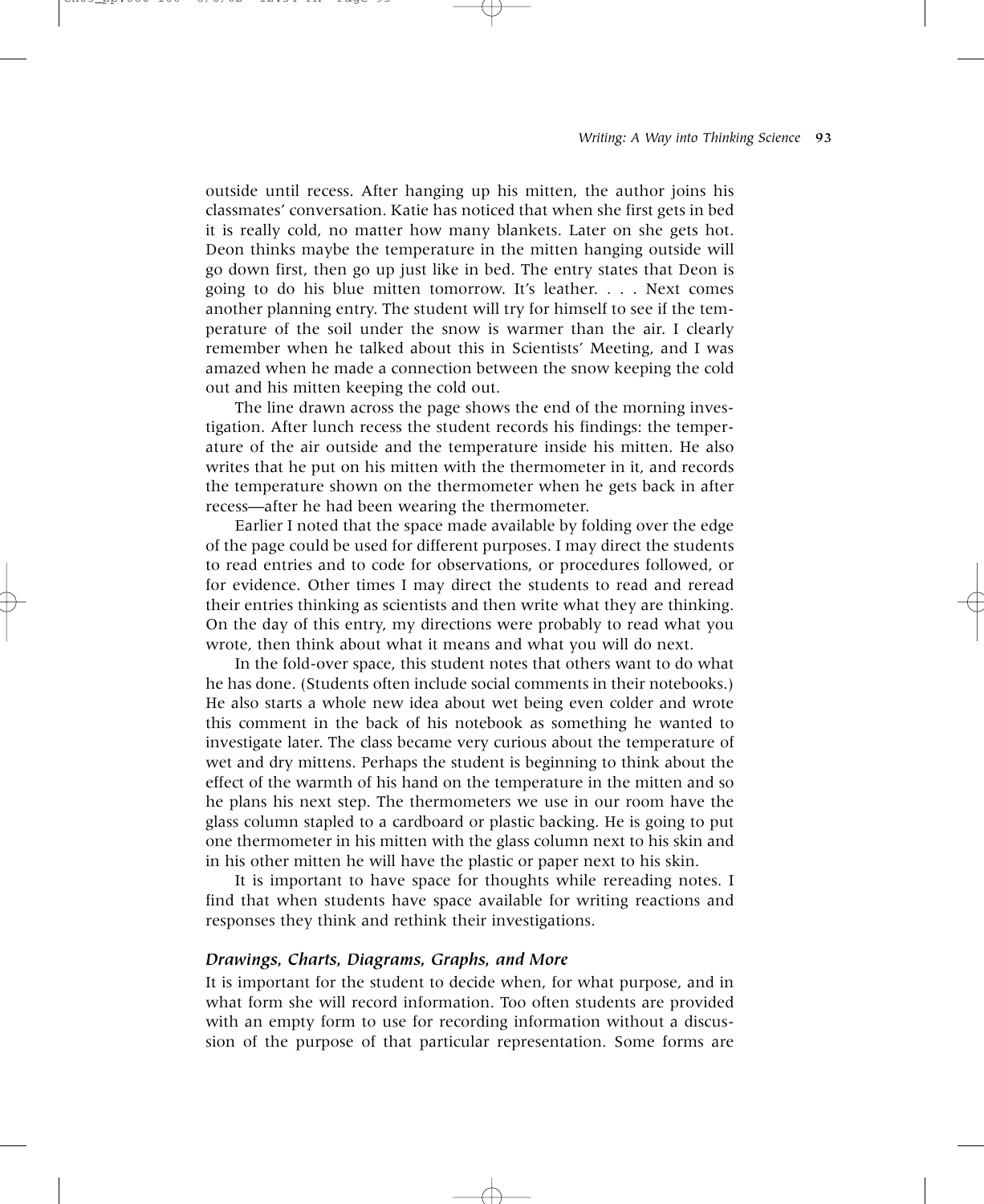better for recording observations, some are better for collecting or analyzing data, others are better for communicating findings. When the teacher provides the table or chart to be filled in, students' thinking is restricted and alternatives are lost. I remember a first-grade child placing a variety of objects in a clear plastic aquarium and watching the materials sink or float. During Scientists' Meeting she shared the chart she had constructed to record her observations. Her chart listed the objects she used along the left side, but rather than the usual headings of sink or float, she had three categories: *sink, float,* and *strange*. She told the class that *strange* was for objects that didn't sink and rest on the bottom, but floated part way down, or objects that floated for a while and then sank, or sank after she dropped water on them. She added that she planned to investigate the strange ones. We need to read, discuss, and analyze the drawings, tables, charts, graphs, and diagrams found in books and news and scientific articles. A student who has experience reading, analyzing, and using a variety of representational forms is better able to select or create a form that serves her purpose.

#### *Coding Entries*

Before coming to Scientists' Meetings the students date and reread their entries. I may direct them to code their entries to facilitate thinking and discussion. Recall that in Chapter 2 I asked the students to use letter codes to mark their notebooks after rereading, "*D* for something you did, *O* if it is something you observed, and *W* if it's something you wonder about." Sometimes I have the students code with letters and other times I ask them to underline. If children are having a difficult time distinguishing between observations and comments, I say, "Reread what you wrote today and underline what you noticed—observed with your senses—with a red pencil. Underline any comments you wrote with a blue pencil." When we meet, we discuss both comments and observations. Comments help children make connections and build explanations, but they are not the same as observations. Other times I may have students underline procedures they used, explanations, evidence, or something they found surprising. Then we focus our discussion on the aspect of their work that they have been asked to underline.

#### *Additional Thoughts*

During Scientists' Meetings, three or four children report on their work and lead the follow-up discussion. Other children offer questions, suggestions, challenges. After each discussion there is time for students to enter additional thoughts, questions, plans, ideas in their notebooks. In science we want students to adopt a speculative stance. Providing time to make additional entries after discussion helps students realize the tentative and unfinished nature of scientific knowledge and understandings.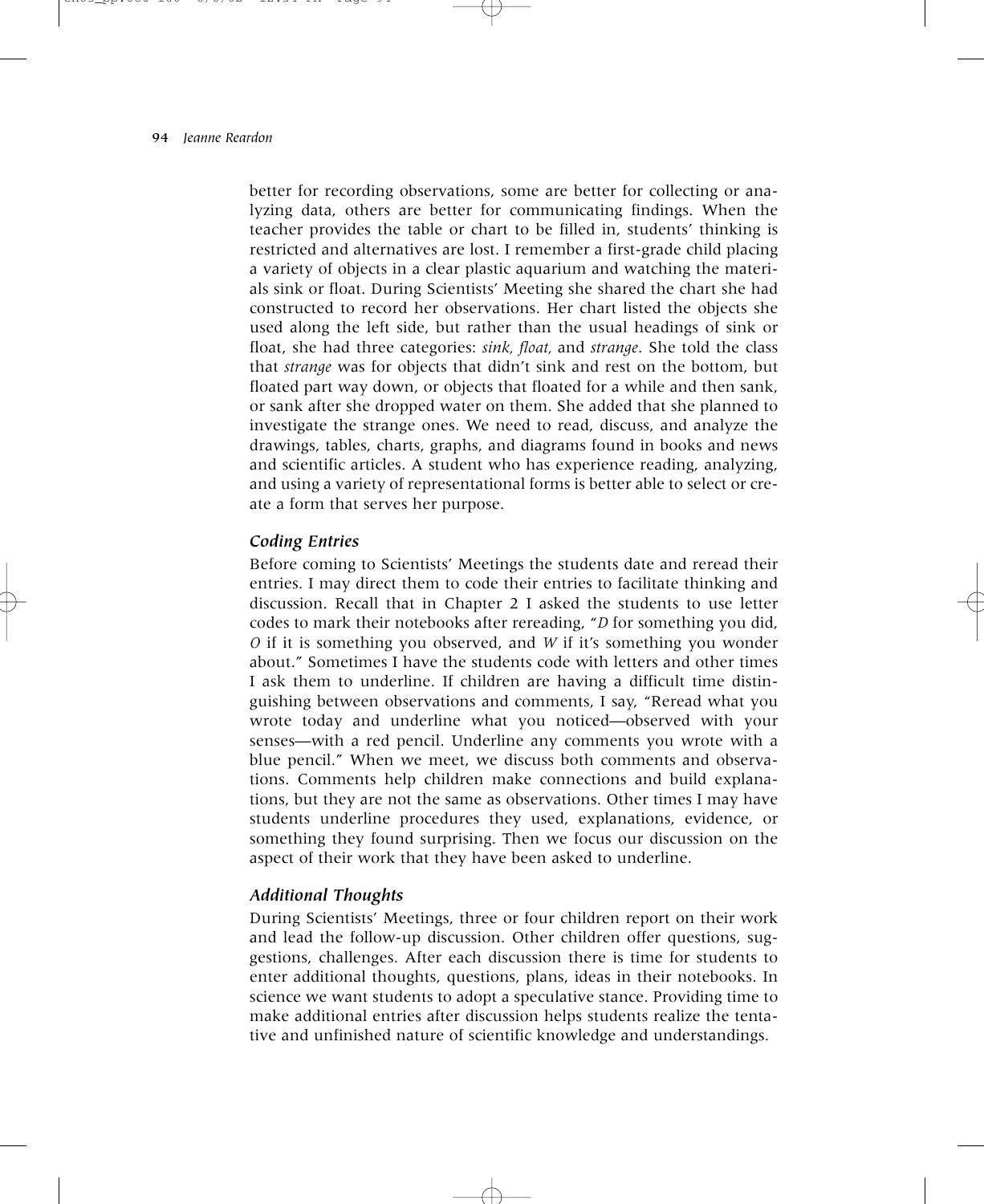Scientist's Notebooks are used at other times during the day outside the Science Workshop structure. The notebook often becomes the text for reading groups or a resource for expanded writing. We read notebooks in small groups or during whole-class lessons to look for implied questions, to plan for or refine our testing of hunches, to share ways to find answers to questions, to discuss the significance of surprises, to settle on a common vocabulary, and/or to make connections to other work.

#### **Prompts for Writing**

Frequently I provide the class with a question or prompt to write to. You may recall from Chapter 2 that I gave the children a prompt to write to before our first Science Workshop when I asked: "What do you think will happen when we have science workshop this afternoon? Take a few minutes to think and write down your ideas." Sometimes we write at the beginning of Science Workshop, to bring prior experiences and understandings to the surface or to identify and consider a problem. We may write at the end of an exploration/investigation time to summarize or reflect on some aspect of our work. Sometimes we write after Scientists' Meetings to uncover assumptions about how science works or to assess knowledge and understanding.

Over the years I have compiled a collection of prompts that I find effective in assisting students in their inquiries and in developing their understanding of the ways of science. These are some of the questions that help us think about our own inquiry processes:

- What surprised you?
- What are you wondering?
- Where do your questions come from?
- What makes a good question?
- How do you decide what to record?
- How do you use your Scientist's Notebook?
- What are you doing when you are doing science?
- How do you know when to stop investigating, that is, know that you are finished?
- Do you ever give up on, abandon, your idea/question/explanation? Why? When?
- How do you decide if an explanation is a good explanation? What makes one explanation better than another?
- If someone asked you to help write an explanation, what would you do, that is, how would you help?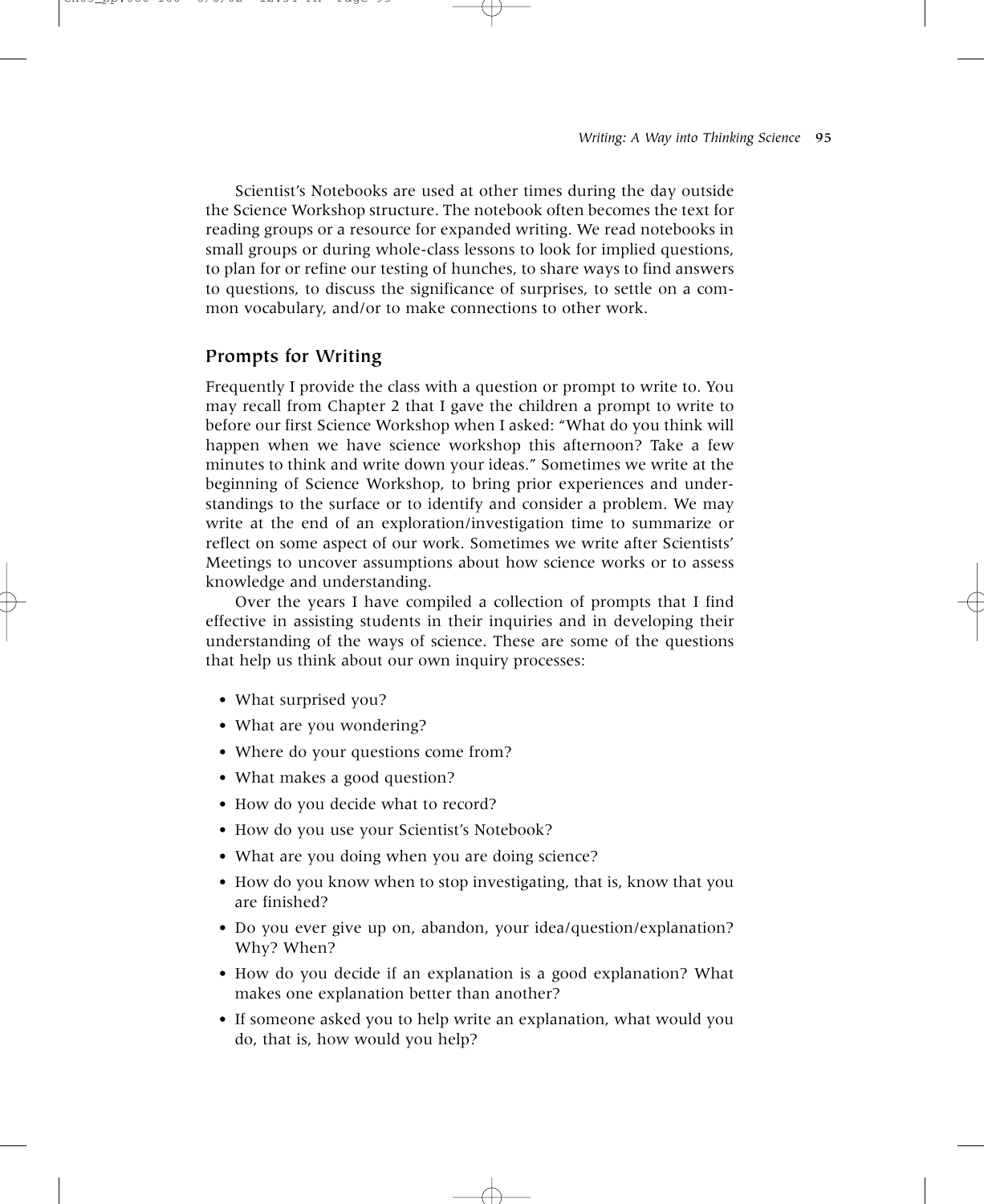- What makes you revise your explanation?
- What kind of evidence do you find convincing?
- What do you do when you get stuck?
- How do you decide what to do next?

When students write and share responses to these kinds of prompts, it makes the thinking of all the scientists in the room available to everyone. It gives students new ways of thinking about and doing science, and provides an opportunity for them to assess their own understanding of the inquiry process.

After we have written in response to a question, we discuss not only the content of our response, but how the particular question pushed our thinking. Later, I shorten the prompt to a stem and then add it to a chart I call "Writing to Think and Learn in Science." Students often refer to this chart when they are writing their unprompted reflections at the end of an exploration/investigation time. In the following lists, I have grouped some of the stems I use by the purpose they fulfill.

#### **Focusing, Anticipating, Introducing**

- What is \_\_\_\_\_\_\_\_\_\_\_? (Fill in with a topic you will begin studying— What is electricity?  $\ldots$  a material?  $\ldots$  a tool?  $\ldots$  a concept?  $\ldots$  )
- Write three (five) things you know (believe) about . (electricity, friction, . . .)
- What are you doing when you are **the contact of the Strategier** ? (lifting a heavy object, . . .)

When we share responses to these stems, I find out where the students are, what they already know and understand, their misconceptions or confusions. Using this information, we are able to identify experts in the class who can assist us in our study.

#### **Learning Something New, Making Connections, and Summarizing**

- What I discovered/learned about
- How \_\_\_\_\_\_\_\_\_\_\_\_\_\_\_\_\_\_\_\_ fits in with what I already know about \_\_\_\_\_\_\_\_\_\_\_\_.
- What I think about \_\_\_\_\_\_\_\_\_\_\_\_\_\_\_.
- I think \_\_\_\_\_\_\_\_\_\_\_\_\_\_\_\_ means.
- This is my definition of \_\_\_\_\_\_\_\_\_\_\_\_\_\_.
- I could teach someone about / how to / how to use a \_\_\_\_\_\_\_\_\_\_\_\_\_.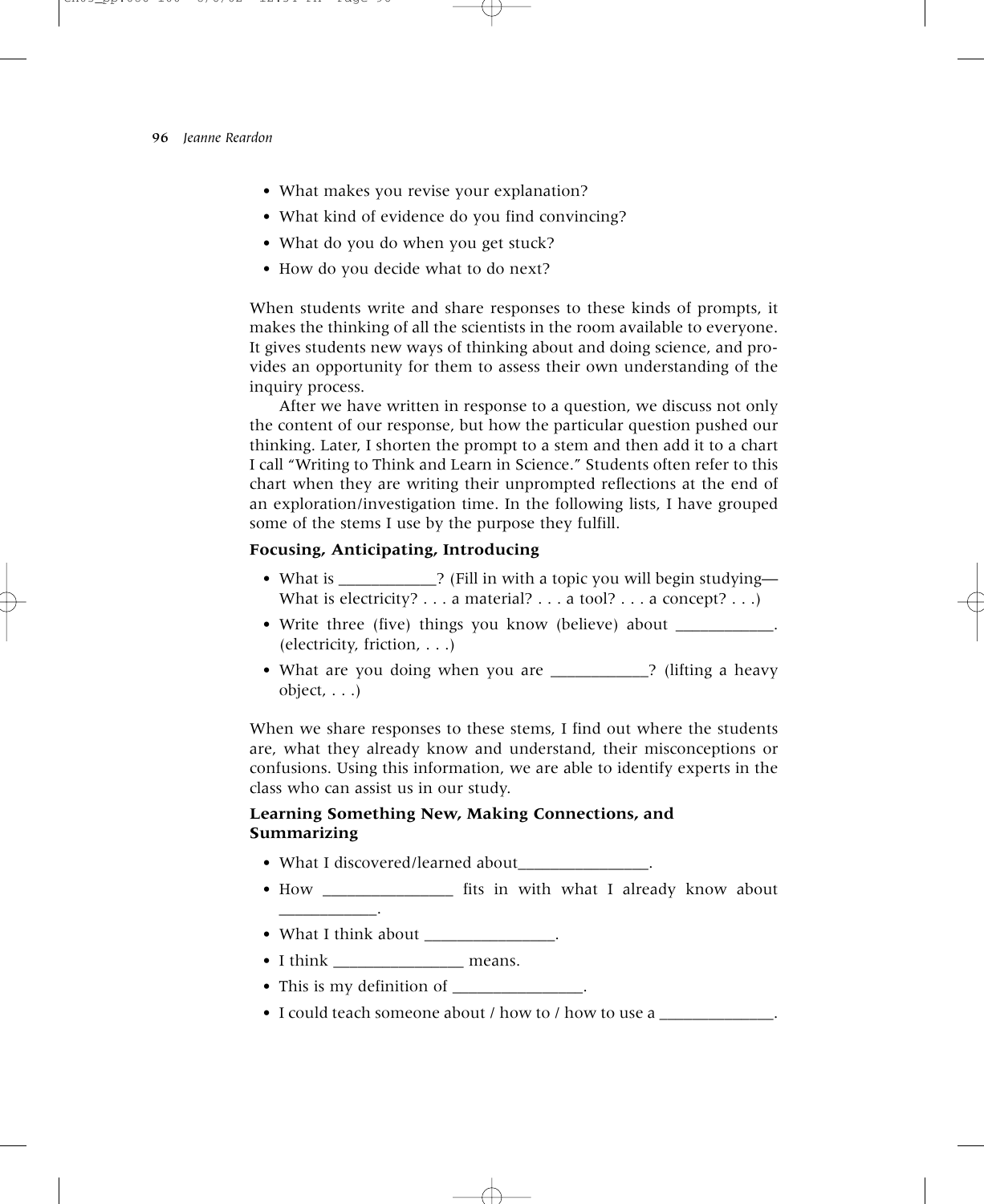Coupling the introducing stems with these stems provides a basis for comparison and a way to document change in students' knowledge and understanding.

#### **Problem or Question Identification**

- I was surprised when
- This is the problem I had when I \_\_\_\_\_\_\_\_\_\_\_\_\_\_.
- think my problem is \_\_\_\_\_\_\_\_\_\_\_\_\_\_.
- Some questions I have (still have) about \_\_\_\_\_\_\_\_\_\_\_\_\_\_\_\_ are
- The problem I had doing \_\_\_\_\_\_\_\_\_\_\_\_\_\_\_\_ is \_\_\_\_\_\_\_\_\_\_\_\_\_\_\_\_.

#### **Problem Solving and Assessment**

 $\overline{\phantom{a}}$  , where  $\overline{\phantom{a}}$ 

- This is how I solved the problem \_\_\_\_\_\_\_\_\_\_\_\_\_\_\_\_\_\_\_\_\_\_\_\_\_\_\_\_\_\_\_.
- The procedure I used to \_\_\_\_\_\_\_\_\_\_\_\_\_\_\_\_ is \_\_\_\_\_\_\_\_\_\_\_\_\_\_\_\_.
- My rule for  $\blacksquare$
- My idea about why \_\_\_\_\_\_\_\_\_\_\_\_\_\_\_\_\_\_ happens is \_\_\_\_\_\_\_\_\_\_\_\_\_\_\_\_.
- This is how I know that  $\equiv$

#### **Writing Outside of Science Workshop**

The science writing I have discussed so far has been single-draft writing done by students during Science Workshop. This writing helps students pursue their inquiry questions and construct explanations based on their investigations. Students also need opportunities to write longer pieces such as expanded explanations, reports, informative articles, and writing to encourage action. I find that writing workshop is the place to write longer pieces because its structure provides the necessary time, support, and responses for such writing.

The example I gave of modeling explanation writing took place during science workshop; it was single-draft writing aimed at understanding the relationship of explanation and evidence, not writing for publication. We work on expanded explanations, the kind that can be published, during writing workshop. These explanations are discussed in response groups, revised, edited, and prooofread before they are published and shared with a wider audience.

Reports are one way to communicate information to a wide audience. Students engaged in inquiry generate findings and make claims based on their investigations. Older students need to compare their work with published material, consider claims and/or arguments that support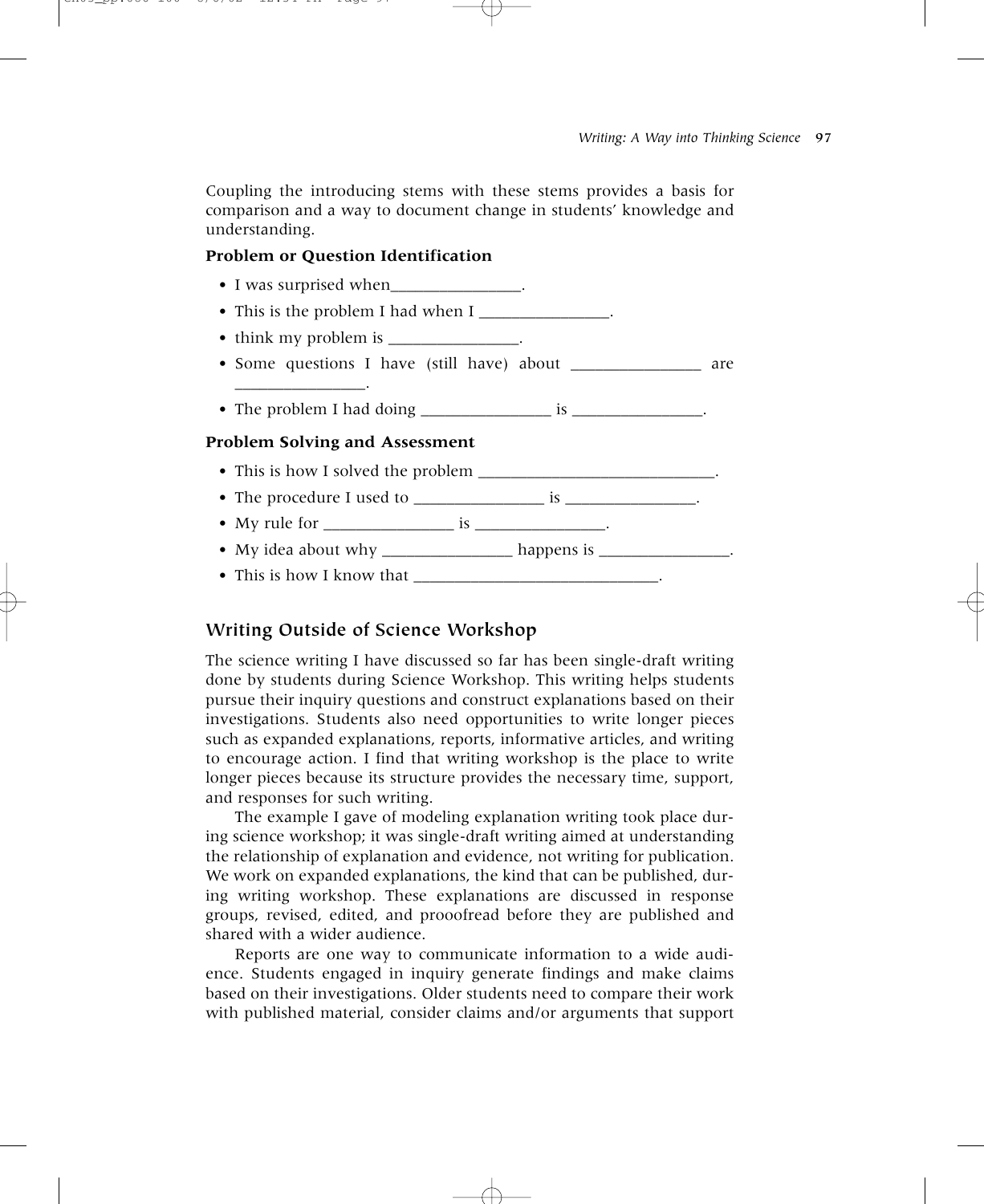or disagree with theirs and think about the basis for the agreement or disagreement. Reports for Scientists' Meetings require students to organize their work for an audience of their classmates. Students need to read reports of practicing scientists to see how they are written and to think about what to include and how to present data and findings.

I have found that often the short scientific research articles, which appear in a weekly science news magazine—for example, *Science News* provide a good basis for discussion and analysis of a report. This particular magazine is written for adults, but I have used articles with fourthand fifth-grade students. I just read a report about the cognitive capacity of jays entitled "Birds with a Criminal Past Hide Food Well" (Milius 2001). In addition to findings, this brief article includes other information such as: "The experiment grew out of some big questions about the capacities of animal cognition, as well as Clayton's lunching habits during a year in California, where scrub jays forage for crumbs. Several times Clayton noticed what she later observed in the lab" (p.325). Tests are described and connections are made to other research: "Emery draws evidence to challenge longtime assumptions about animal cognition. For years people have assumed . . ." (p. 325). It is a good idea to collect articles written by professional science writers for use with students who are writing science reports.

I have also worked with fourth- and fifth-grade students on other kinds of science writing, including writing about controversies and to encourage action. Controversial science issues are national and international in scope; several come to mind immediately: global warming, genetically altered food, and stem cell research. I recently discovered the K through 12 SCOPE (Science Controversies: On-Line Partnerships in Education) website *http://scope.educ.washington.edu/.* The site focuses on scientific controversies with descriptions for in-school projects. Students are encouraged to take a position on a given issue, and then to investigate the pros and cons of their position through guided activities and web research. Students who participate in these projects write as they research to support an opinion.

Writing to encourage action is persuasive writing about an issue of importance to the class and relevant to an authentic community problem. When the declining frog population in our creeks was publicized, we began investigating local pollution and ways to lessen the effects of water pollution in our community. Writing to encourage action about issues requires scientific knowledge as well as an understanding of persuasive writing.

I have not discussed all of the science-related writing that is done by students. Students' writing is strongly influenced by their reading, so it is important to have a wide variety of written texts, photographs, and other media available for them. Science articles from the popular press, journal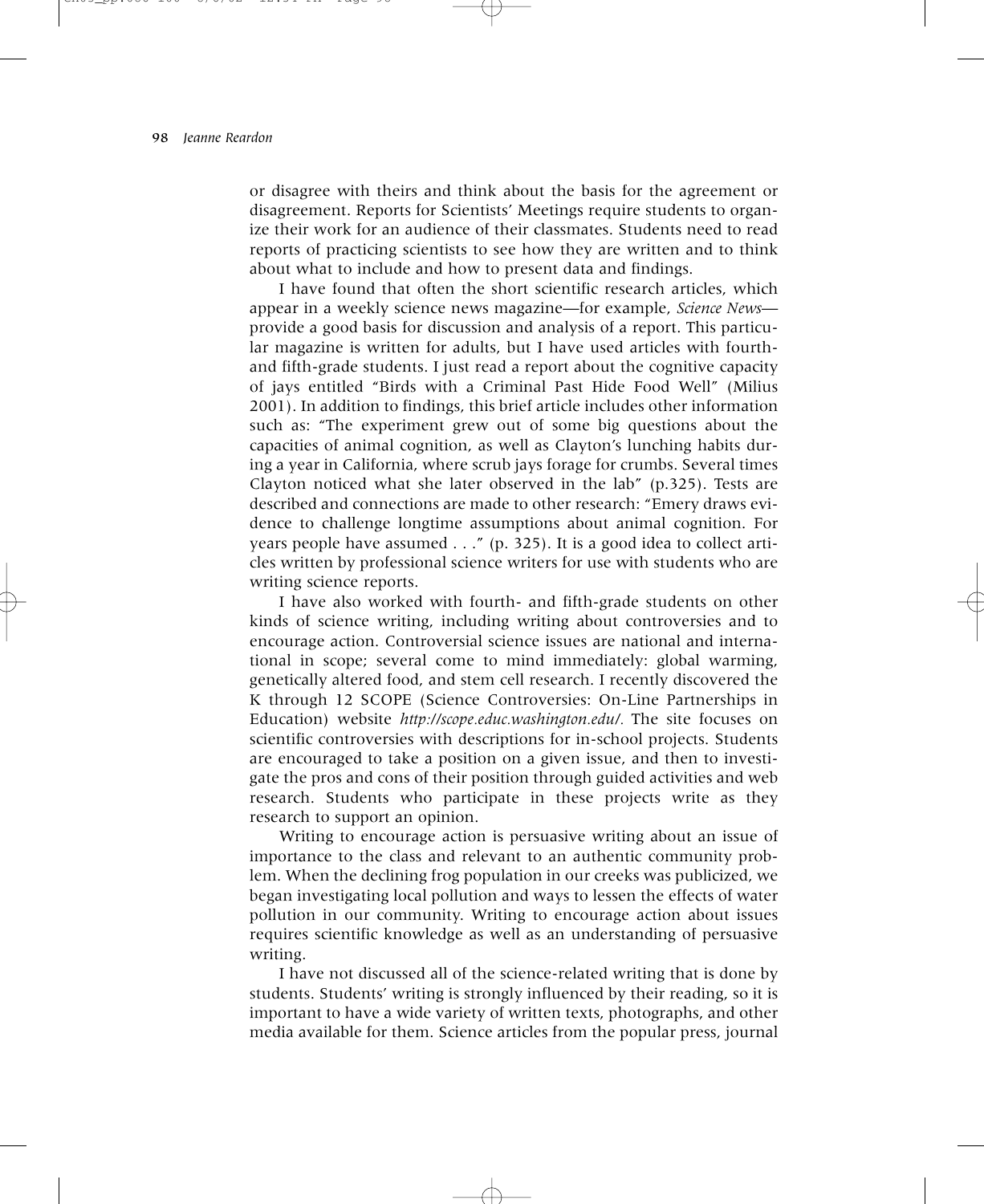articles, information books or trade books written about a single topic, papers and notebooks of practicing scientists, identification guides, photo essays, reference books, articles found on the Internet all provide useful text to familiarize students with the discourse of science. Students must read widely and discuss what they read in order to distinguish scientific and nonscientific ideas, to recognize facts and opinions, to have examples of ways to represent data and findings, to evaluate practices—to become science writers.

The science of our Science Workshops—the students' scientific awareness and their wide reading—is apparent in their writing. There is always a large collection of poetry books in our classroom and children frequently write poems that reflect their close observation of the world and their engagement with science. After a book of superstitions made its way around the classroom, I noticed students writing science superstitions. Students often use science-based similes and metaphors in their writing. Reviews of science trade books and science television shows regularly appear on our classroom message board. Some may not consider this to be science writing but much of the writing I see is clearly informed by close observation of natural phenomena and a burgeoning knowledge of science.

I began this chapter saying, "Writing is a way into thinking science." Writing is the way we think, organize, reflect, plan, and solve problems. Writing holds our thinking still so that we can revisit, rethink, and revise our plans, our conceptual understandings, our explanations, our theories. In conclusion I would add, writing does all of that and more—it puts us in touch with the beauty of science.

#### **References**

Milius, S. 2001. "Birds with a Criminal Past Hide Food Well." *Science News*, 160 (21): 325.

#### **Further Reading**

- Duckworth, E. 1996. *The Having of Wonderful Ideas and Other Essays on Teaching and Learning*. New York: Teachers College Press.
- Feely, J. 1993. "Writing in Science." In *Science and Language Links: Classroom Implications,* edited by J. Scott. Portsmouth, NH: Heinemann.
- Fletcher, R., and J. Portalupi. 2001. *Writing Workshop: The Essential Guide*. Portsmouth, NH: Heinemann.
	- ———. 2001. *Nonfiction Craft Lessons.* Portland, ME: Stenhouse.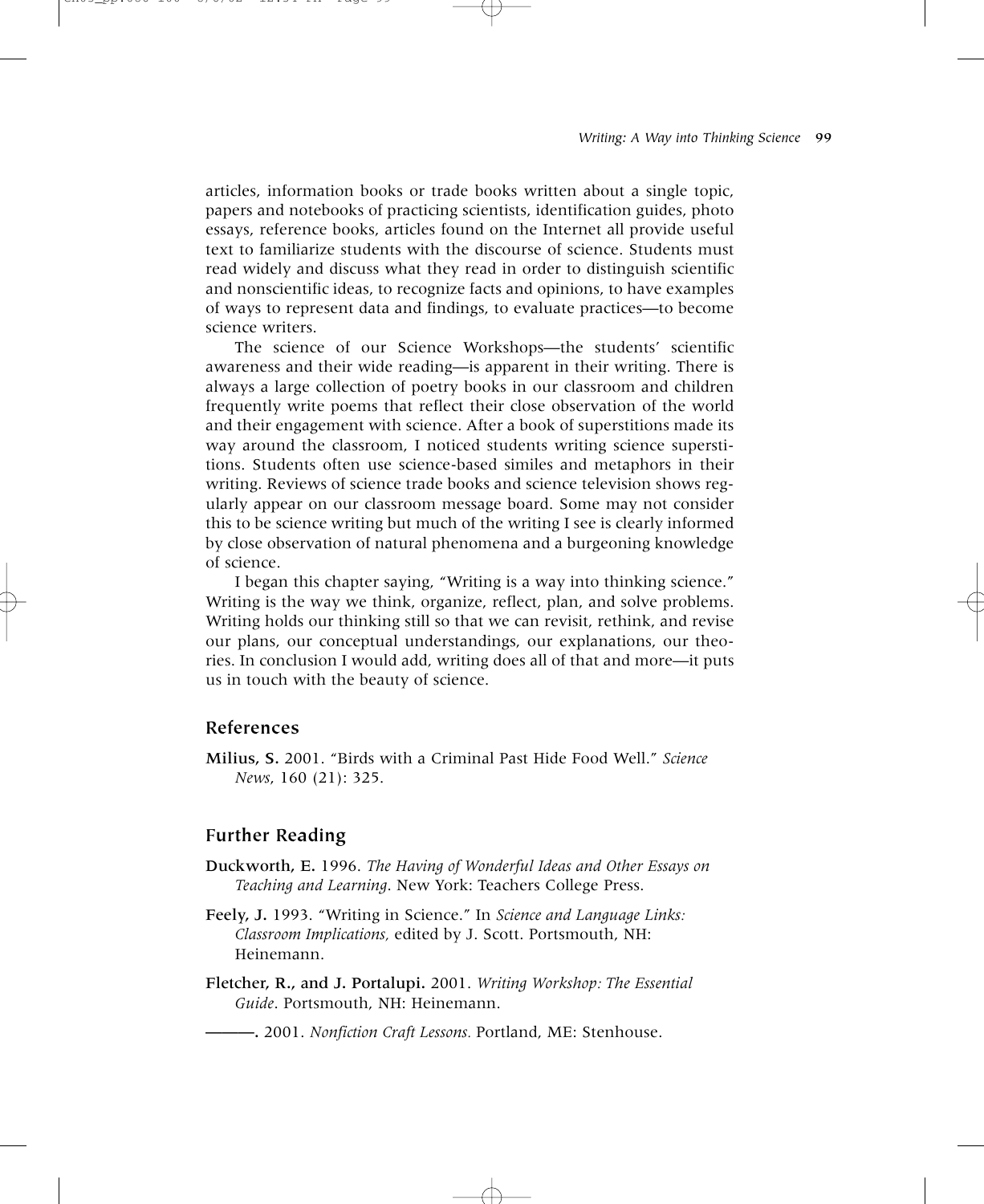- Graves, D. 1994. *A Fresh Look at Writing*. Portsmouth, NH: Heinemann.
- Hansen, J. 1987. *When Writers Read*. Portsmouth, NH: Heinemann.
- Harvey, S. 1998. *Nonfiction Matters*. Portland, ME: Stenhouse.
- Hines, P. 2001. "Why Controversy Belongs in the Science Classroom." *Harvard Education Letter* (17) (2) 8.
- Lindfors, J. 1999. *Children's Inquiry: Using Language to Make Sense of the World.* New York: Teachers College Press.